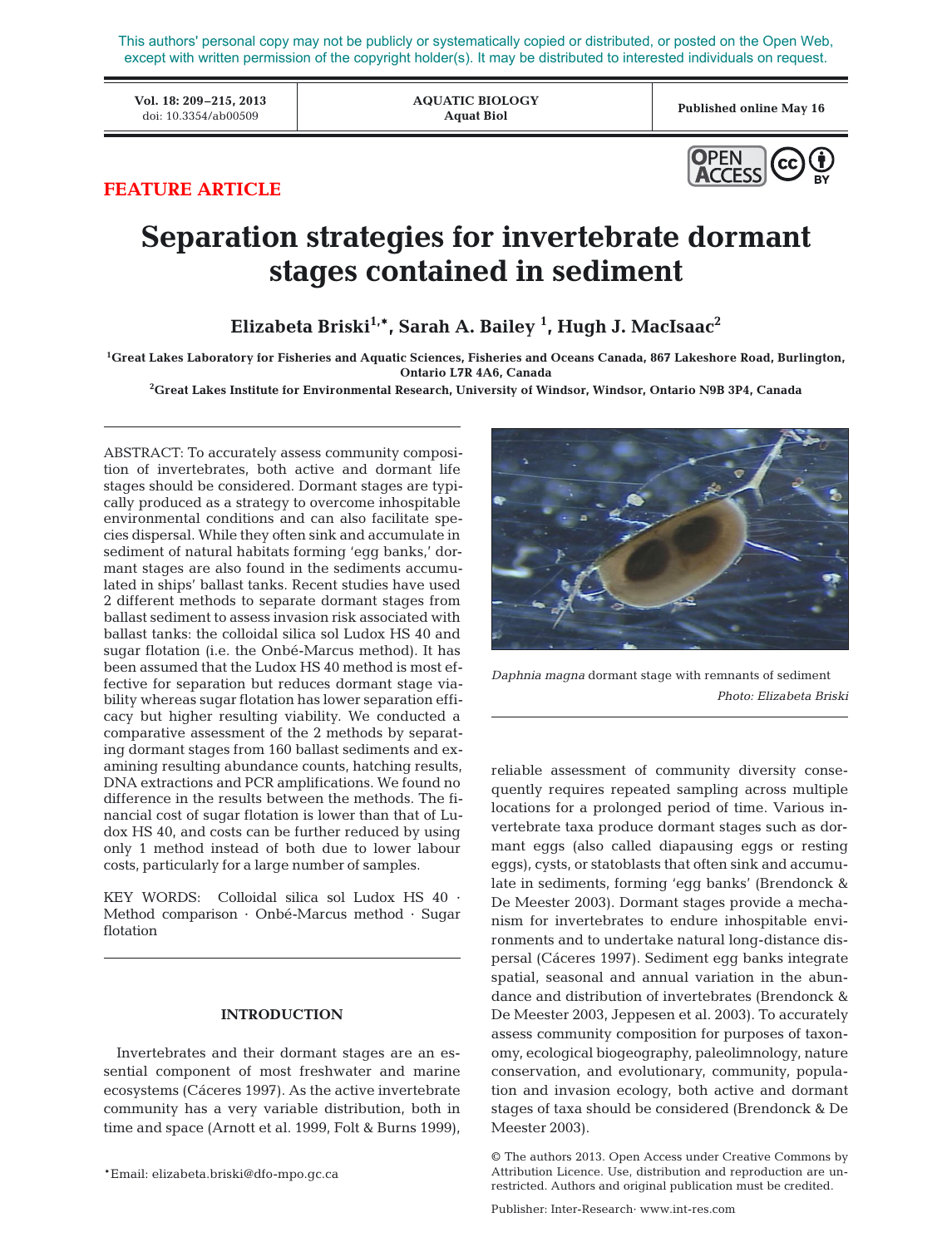Aquatic invertebrates and their dormant stages are frequently carried in ballast water and sediment of commercial ships. The ability to determine invasion risk based on identification, abundance and viability of transported taxa can be extremely problematic (Bailey et al. 2003, 2005, Duggan et al. 2005, 2006, Briski et al. 2010, 2011a,b,c). Recent studies assessing invasion risk have used 2 different methods, the colloidal silica sol Ludox HS 40 and sugar flotation (i.e. the Onbé-Marcus method; Onbé 1978, Marcus 1990), for separation of dormant stages from sediment (Bailey et al. 2003, Duggan et al. 2006, Briski et al. 2010, 2011a); the assumptions were that colloidal silica sol Ludox HS 40 separates biota and dormant stages from sediment more effectively than does sugar flotation, providing more accurate abundance estimates (Persmark et al. 1992, Burgess 2001), but reduces hatching rates, thereby underestimating the viability of taxa (Schwinghamer 1981). Furthermore, different methods may produce an array of morphological damages on separated organisms, limiting an accurate morphological identification. In addition, many scientists have recently started to use DNA barcoding (i.e. molecular identification) for species identification instead of traditional morphological identification, but no study to date has estimated the effect of a separating solution on the success of DNA extraction or PCR amplification. As both separation methods require up to 2 h for the processing of 4 sample replicates (E. Briski & S. Bailey pers. obs.), the time and resources necessary to process samples may decrease dramatically if only a single method can fully characterize each sample.

Both methods rely on differences in density be tween inorganic and organic matter to effect separation (de Jonge & Bouwman 1977, Hairston & Van Brunt 1994, Hairston et al. 1995, Burgess 2001). Sediments are largely comprised of inorganic minerals having specific gravities ranging from approximately 2.5 to 2.8 g  $\text{cm}^{-3}$  (Weast 1965), while the organic meiofauna and dormant stages are much less dense, having an approximate specific gravity of 1.15  $\rm g \, cm^{-3}$ (Price et al. 1977). Separation of organic matter oc curs when the density of the solution is higher than the density of the organic matter (organics float) but lower than the density of minerals (minerals sink; Burgess 2001). The specific gravity of most commercially available sols ranges from 1.2 to 1.4 g  $cm^{-3}$ (Burgess 2001), while that of a 1:1 mixture (weight: volume) of sucrose and water is 1.22 g cm−3, making either option effective solutions for separation. However, Schwinghamer (1981) reported that Ludox kills foraminiferans and did not recommend Ludox for separation of 'soft' meiofauna and living specimens.

Here we conducted a comparative assessment of the 2 flotation methods by separating dormant stages of invertebrates from 160 ballast sediments and exa mining resulting abundance counts, hatching results, DNA extraction and PCR amplification. We tested the following hypotheses: (1) colloidal silica sol Ludox HS 40 separates more invertebrate dormant stages from sediment than does sugar flotation; (2) dormant stages separated by sugar flotation have higher hatching rates than those separated by Ludox HS 40; and (3) DNA extraction and PCR amplification from dormant stages separated by colloidal silica sol Ludox HS 40 and sugar flotation are of the same quality. Consequently, we tested the hypothesis that only 1 separation method is sufficient for comprehensive ecological studies of dormant stages in sediment.

#### **MATERIALS AND METHODS**

#### **Sample collection**

As part of a larger study conducted between June 2007 and August 2009 (Briski et al. 2011a), we sampled ballast sediments opportunistically from 160 ships arriving to the Great Lakes and to Pacific and Atlantic ports in Canada. Approximately 6 kg of sediment, ranging in composition from sand to silty clay, were collected from each ship. Each sediment sample was homogenized and stored in the dark at 4°C for at least 4 wk to break diapause of dormant stages before experiments commenced (Grice & Marcus 1981, Schwartz & Hebert 1987, Dahms 1995). Every sediment sample was simultaneously processed by Ludox HS 40 and sugar flotation to avoid an influence of storage length (Briski et al. 2011b). Additionally, financial costs associated with Ludox HS 40 versus sugar flotation were estimated.

#### **Dormant stage separation using Ludox HS 40**

Four 40 g subsamples were randomly separated from each of 160 samples and sieved through a 45 µm sieve, and the retained material was then washed into 2 to 4 centrifuge tubes (50 ml) using Ludox HS 40 with a specific gravity of 1.31 g cm−3. The number of centrifuge tubes used depended on the amount of retained material. Approximately 30 ml of Ludox were added into every sample tube, resulting in a total sample volume of approximately 40 to 45 ml. The tubes were mixed and then centrifuged at approximately 7.7 m  $s^{-2}$  (5 min). The supernatant was then de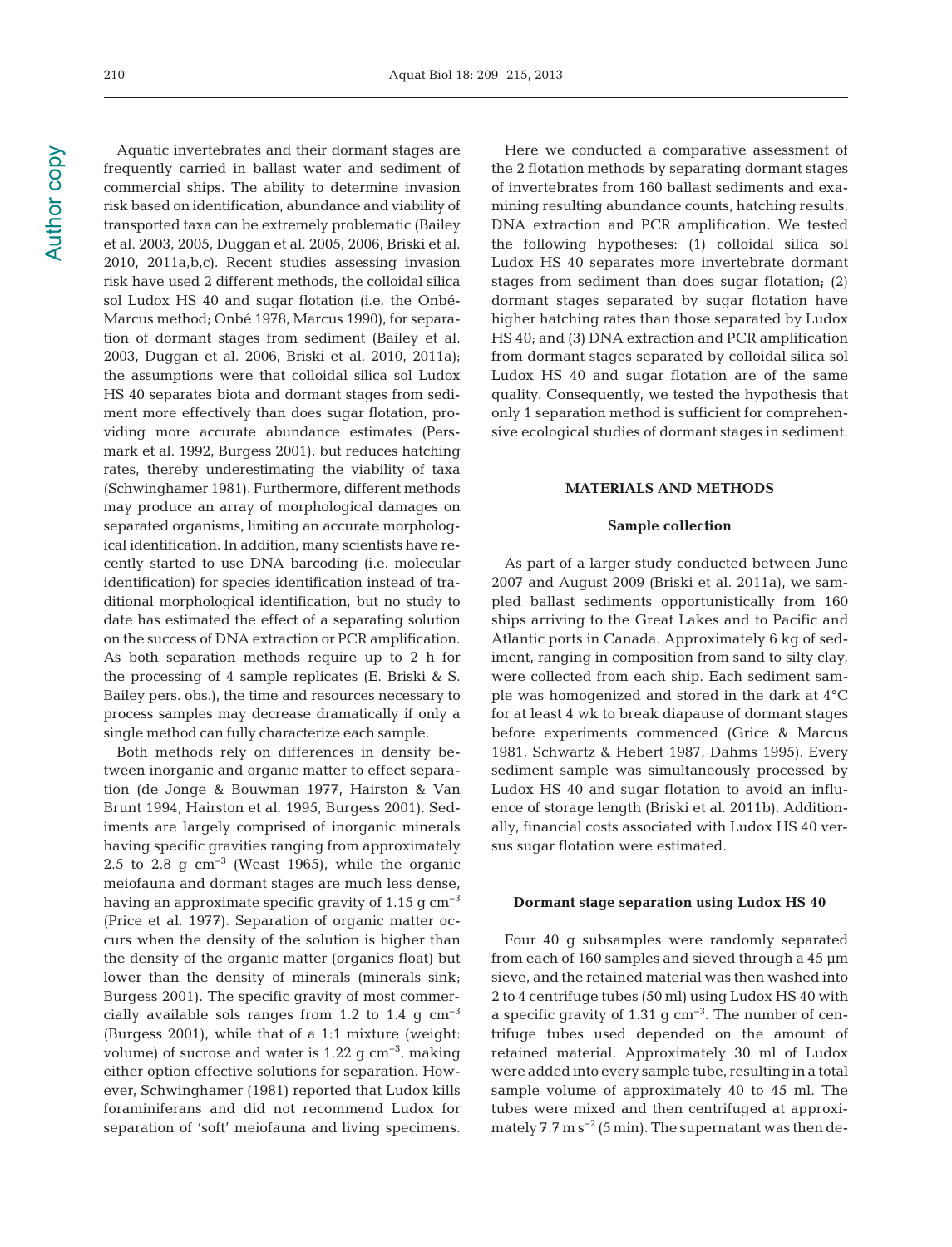canted and rinsed with double-distilled  $H_2O$  (dd $H_2O$ ) through a 45 µm mesh and placed into Petri dishes containing approximately 15 ml of  $ddH<sub>2</sub>O$ . Under a dissecting microscope, dormant stages were counted and grouped taxonomically (i.e. Rotifera, Bryozoa, Branchiopoda and Copepoda). Every dormant stage counted was transferred into a 1.5 ml reaction tube for DNA extraction. An additional 12 subsamples (40 g each) were processed for hatching experiments when subsamples contained at least 1 dormant stage. The subsamples processed for hatching experiments were rinsed with sterile synthetic pond water (0 ppt; Hebert & Crease 1980) or a sterile seawater medium.

The Ludox HS 40 sol was reused up to 3 times until its specific gravity was lowered due to absorption of water contained in samples. The density of the solution was monitored with a hydrometer and sieved through 20 µm mesh before reuse.

#### **Dormant stage separation using sugar flotation**

Four 40 g subsamples of sediment were randomly separated from each of 160 samples and sieved through a 45 µm sieve; the retained material was washed into centrifuge tubes using a 1:1 mixture (weight: volume) of sucrose and water and centrifuged at approximately 7.7 m  $s^{-2}$  (5 min). The supernatant was decanted and rinsed with ddH<sub>2</sub>O through a 45 µm mesh and placed into Petri dishes containing approximately 15 ml of ddH2O. As with Ludox HS 40, dormant stages were counted under a dissecting microscope and transferred into 1.5 ml reaction tubes for DNA extraction. An additional 12 subsamples (40 g) were processed for hatching experiments, when subsamples contained at least 1 dormant stage. The subsamples processed for hatching experiments were rinsed with sterile synthetic pond water or a sterile seawater medium.

#### **Hatching experiments of separated dormant stages**

Dormant stages isolated from sediment using Ludox HS 40 and sugar flotation were immediately placed into vials containing 15 ml of sterile synthetic pond water or 15 ml of a sterile seawater medium. The seawater medium was prepared from natural seawater collected from a vessel transiting the Great Lakes loaded with ocean ballast water, filtered through a 2.5 µm Whatman paper filter, and diluted to 15 and 30 ppt with sterile, synthetic pond water (0 ppt). Four replicates of 40 g subsamples were placed into each of the 3 media treatments (0, 15, 30 ppt) under a light:dark cycle of 16:8 h, at 20°C. Three different salinities were used in an attempt to match unknown species to a fresh-, brackish- or saltwater habitat, thereby maximizing hatching success. Controls containing only synthetic pond water were kept in each treatment group to monitor for introduction of organisms from the environment. Vials were checked for emergence every 24 h for the first 10 d and every 48 h for a subsequent 10 d (Bailey et al. 2005), with media renewed every 5 d.

#### **DNA extractions, PCRs and gel electrolyses**

Separated dormant stages were rinsed thoroughly in ddH2O several times to remove external debris before DNA extraction (Briski et al. 2011c). DNA was extracted from dormant stages using the HotSHOT method (Montero-Pau et al. 2008). Individual dormant stages were placed into 1.5 ml reaction tubes containing 15 µl of alkaline lysis buffer (NaOH 25 mM, disodium EDTA 0.2 mM, pH 8.0). Once in the buffer, the dormant stage was crushed against the side of the tube using a sterile needle under a dissecting microscope. Samples were incubated at 95°C for 30 min and placed on ice for 3 min. Finally, 15 µl of neutralizing buffer (Tris-HCl 40 mM, pH 5.0) were added to each tube. DNA was quantified using a Nanovue spectrophotometer (GE Healthcare), and fragments of the mitochondrial cytochrome *c* oxidase subunit I (COI) and 16S rDNA (16S) were amplified from each dormant stage to confirm successful DNA extraction. Amplification was done using the universal COI primers LCO1490 and HCO2190 (Folmer et al. 1994) and universal 16S primers S1 and S2 (Palumbi 1996). PCR reactions were performed in a total volume of 25 µl using 5 µl of DNA extract, 1× PCR buffer, 0.13 mM trehalose, 0.1 µM of each primer,  $2.5$  mM  $MgCl<sub>2</sub>$ ,  $0.14$  mM dNTPs, and  $0.4$  U Top*Taq* DNA polymerase (Qiagen). The thermal profile consisted of a 1 min initial cycle at 94°C, followed by 5 cycles of  $94^{\circ}$ C (40 s),  $45^{\circ}$ C (40 s), and  $72^{\circ}$ C (1 min), 35 cycles of 94°C (40 s), 50°C (40 s), and 72°C (1 min), and a final extension of 72°C for 5 min. PCR products were verified on 1% agarose gel. DNA extraction was assumed successful if the results of PCR amplification resulted in at least 1 amplified marker (COI or 16S). Even though not for the purpose of this study, a maximum of 15 dormant stages per different morphological group from every sample were sequenced for species identification (results shown in Briski et al. 2011a,b,c).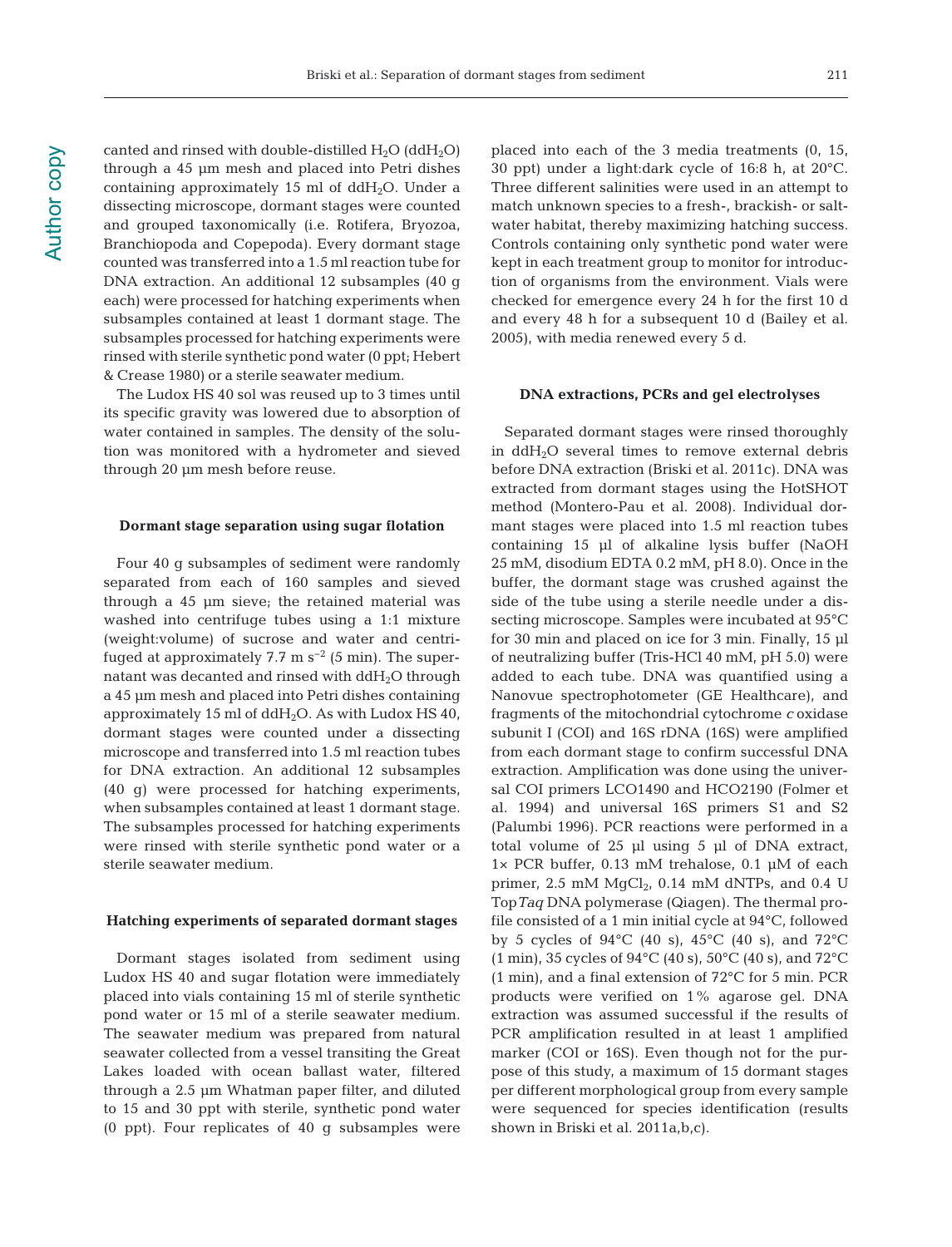

Fig. 1. Dormant stage morphotypes. (A) Various dormant stages; (B) Copepoda; (C) Bryozoa; (D) *Daphnia magna* (Branchiopoda); (E) *D. mendotae* (Branchiopoda); (F) *Podon intermedius* (Branchiopoda); (G) *Brachionus calyciflorus* (Rotifera). Scale bars are in µm

#### **Statistical analyses**

All data were log transformed to meet assumptions of parametric tests. Variation in dormant stage counts, hatching experiments, and PCR amplifications between the Ludox HS 40 and sugar flotation methods were compared using multivariate ANOVA (MANOVA), where taxa (Rotifera, Bryozoa, Branchiopoda, Copepoda) were dependent variables and method (Ludox HS 40, sugar flotation) was the independent variable. Three separate MANOVAs were performed assessing dormant stage counts, hatching rates and success of PCR amplifications. Significance levels for statistical comparisons were adjusted for multiple pairwise comparisons by Bonferroni-type correction with a family-wise error rate of 0.05.

# **RESULTS**

Both methods separated the same types of dormant stages (i.e. Rotifera, Bryozoa, Branchiopoda, Copepoda; Fig. 1). Although the average abundance of dormant stages of all taxonomic groups counted after separation from sediment using Ludox HS 40 was slightly higher than that counted after sugar flotation, the differences were not statistically significant  $(p > 0.05;$  Tables 1 & 2). Average abundance of different taxonomic groups ranged from 2.29 to 67.69 and from 2.13 to 66.52 dormant stages per 40 g of sediment after Ludox HS 40 and sugar flotation, respectively (Table 1). Bryozoa had the lowest abundance, followed by Rotifera and Branchiopoda, while average abundance of Copepoda was an order of magnitude higher than that of the other 3 taxonomic groups (Table 1).

Contrary to the counting results, hatching rates of dormant stages separated from sediment using Ludox HS 40 were slightly lower than those separated using sugar flotation, although again, differences were not statistically significant for any taxon  $(p > 0.05;$  Tables 1 & 2). The average hatching rate of dormant stages after separation from sediment using Ludox HS 40 were 51, 18 and 52% for Rotifera, Branchiopoda and Copepoda, respectively, and 53, 21 and 53%, respectively, following separation using sugar flotation (Table 1). Bryozoa did not hatch from dormant stages separated using either method (Table 1).

Similar to the counting and hatching results, we did not find statistical differences in PCR amplification success for any taxonomic group separated by the 2 methods ( $p > 0.05$ ; Tables 1 & 2). The average proportion of successful PCR amplifications from dormant stages separated from sediment using Ludox

**Author copy** Author copy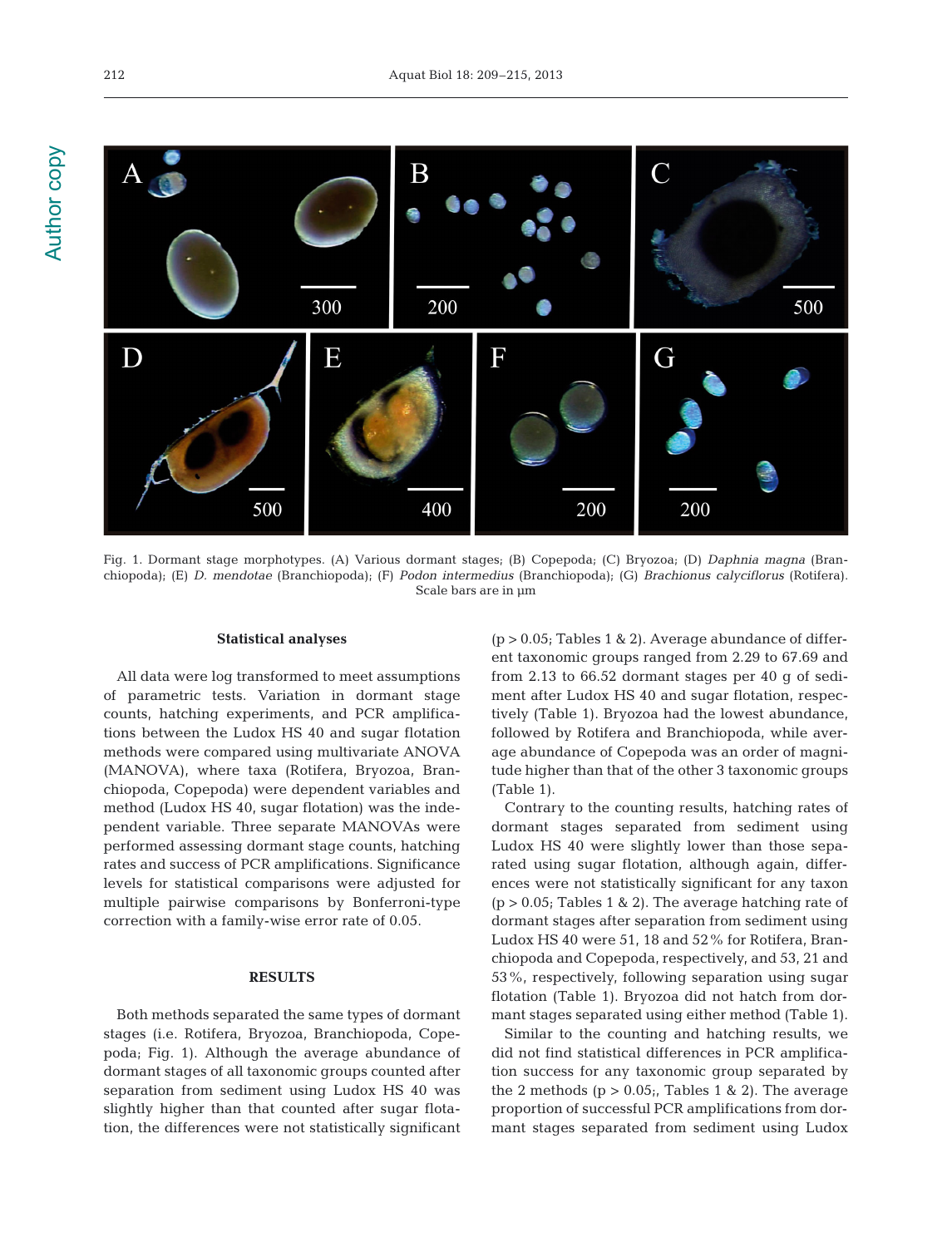| Taxon        | Dormant stage counts |                     |                     | Hatching experiments | PCR amplifications |                      |  |  |
|--------------|----------------------|---------------------|---------------------|----------------------|--------------------|----------------------|--|--|
|              | Ludox HS 40          | Sugar flotation     | Ludox HS 40         | Sugar flotation      | Ludox HS 40        | Sugar flotation      |  |  |
| Rotifera     | 5.06 $(\pm 0.94)$    | 4.86 $(\pm 0.89)$   | $2.59 \ (\pm 1.40)$ | $2.60 (\pm 1.40)$    | $2.35 (\pm 0.70)$  | 2.40 $(\pm 0.71)$    |  |  |
| Bryozoa      | $2.29 \ (\pm 0.43)$  | $2.13 (\pm 0.40)$   | $\Omega$            | $\Omega$             | $1.05 (\pm 0.16)$  | $1.07 (\pm 0.17)$    |  |  |
| Branchiopoda | $10.26 (\pm 2.35)$   | $9.73 \ (\pm 2.17)$ | $1.89 \ (\pm 0.59)$ | $2.07 (\pm 0.52)$    | $4.57 (\pm 1.05)$  | $4.07 (\pm 0.96)$    |  |  |
| Copepoda     | 67.69 $(\pm 15.76)$  | 66.52 $(\pm 15.85)$ | $35.15 (\pm 23.44)$ | $35.36 (\pm 23.51)$  | $21.66 (\pm 5.25)$ | $23.87 \ (\pm 5.72)$ |  |  |
| Total        | $72.37 (\pm 14.60)$  | $70.75 (\pm 14.66)$ | $27.61 (\pm 17.85)$ | $27.71 (\pm 17.90)$  | 23.92 $(\pm 4.93)$ | $25.08 (\pm 5.20)$   |  |  |

Table 1. Mean (±SE) number of dormant stages separated from sediment, hatched in hatching experiments, and from which DNA was amplified, after separation using the colloidal silica sol Ludox HS 40 and sugar flotation methods

Table 2. Multivariate ANOVA addressing the effect of separation method (colloidal silica sol Ludox HS 40 and sugar flotation) on dormant stage counts, hatching experiments, and PCR amplifications for diversified taxa. na: not applicable

| Dependent variable | Dormant stage counts |                |       |       | Hatching experiments |    |        |       | PCR amplifications |    |       |       |
|--------------------|----------------------|----------------|-------|-------|----------------------|----|--------|-------|--------------------|----|-------|-------|
|                    | Value                | df             | F     | p     | Value                | df | F      | p     | Value              | df | F     | p     |
| Univariate F-tests |                      |                |       |       |                      |    |        |       |                    |    |       |       |
| Rotifera           |                      |                | 0.043 | 0.837 |                      |    | 1.000  | 0.423 |                    |    | 0.215 | 0.647 |
| Bryozoa            |                      |                | 0.031 | 0.860 |                      | na | na     | na    |                    |    | 0.141 | 0.711 |
| Branchiopoda       |                      |                | 0.123 | 0.728 |                      |    | 1.000  | 0.423 |                    |    | 0.045 | 0.834 |
| Copepoda           |                      |                | 0.091 | 0.764 |                      |    | 0.151  | 0.735 |                    |    | 0.070 | 0.793 |
| Multivariate test  |                      |                |       |       |                      |    |        |       |                    |    |       |       |
| Wilks' lambda      | 0.987                | $\overline{4}$ | 0.113 | 0.977 | 0.039                | 3  | 12.346 | 0.197 | 0.989              | 4  | 0.055 | 0.994 |

HS 40 was 46, 46, 45 and 32% for Rotifera, Bryozoa, Branchiopoda and Copepoda, respectively, and using sugar flotation, 49, 50, 42 and 36%, respectively (Table 1).

The initial purchase cost of Ludox HS 40 (CAD\$39.70  $l^{-1}$ ) was 20 times higher than the cost of sucrose  $(CAD$0.65<sup>-1</sup>$ , although the Ludox HS 40 was reused 3 times, lowering the cost to CAD\$13.23  $l^{-1}$ . Furthermore, processing time was identical for both methods at 8 h per 16 subsamples of each sediment, which resulted in 1280 h for 160 samples per method. As minimum hourly wage in Canada is above CAD\$10.00, the costs of labour for processing of 160 samples by only 1 method were above CAD\$12800 CAD.

## **DISCUSSION**

Our study showed that both methods, the colloidal silica sol Ludox HS 40 and sugar flotation, are equally suitable for separation of dormant stages from sediment to assess abundance and viability, as well as to conduct genetic studies. As both separation methods rely on differences in density between minerals, separation solution and organic matter to effect separation (Hairston & Van Brunt 1994, Hairston et al. 1995, Burgess 2001), the efficacy of dormant stage separation may be maximized by continually confirming the specific gravity of the colloidal silica sol or sucrose solution. Excessive reuse of the colloidal silica sol Ludox HS 40 or inaccurate measurements of sugar and water in the sucrose mixture may lead to lower specific gravity with consequent dispersion of meiofauna and dormant stages throughout the column of the separation solution instead of rising to the upper surface. The specific gravity of the separation solutions can be easily increased to overcome this problem by adding concentrated Ludox HS 40 or additional sugar.

Contrary to 'soft' meiofauna, dormant stages of invertebrates are protected by a layered shell resistant to ruptures when squeezed or prodded by a sharp object (Lavens & Sorgeloos 1996, Marcus 1996, Dharani & Altaff 2004). While many active marine invertebrates and algae may be damaged by exposure to the highly saturated solutions used to separate biota from sediment (Price & Reardon 1978, Schwinghamer 1981), most dormant stages can withstand very harsh environmental conditions such as desiccation, large fluctuations in salinity and anoxic conditions (Lavens & Sorgeloos 1996, Cáceres 1997, Bailey et al. 2004, Schröder 2005). As a result, osmotic stress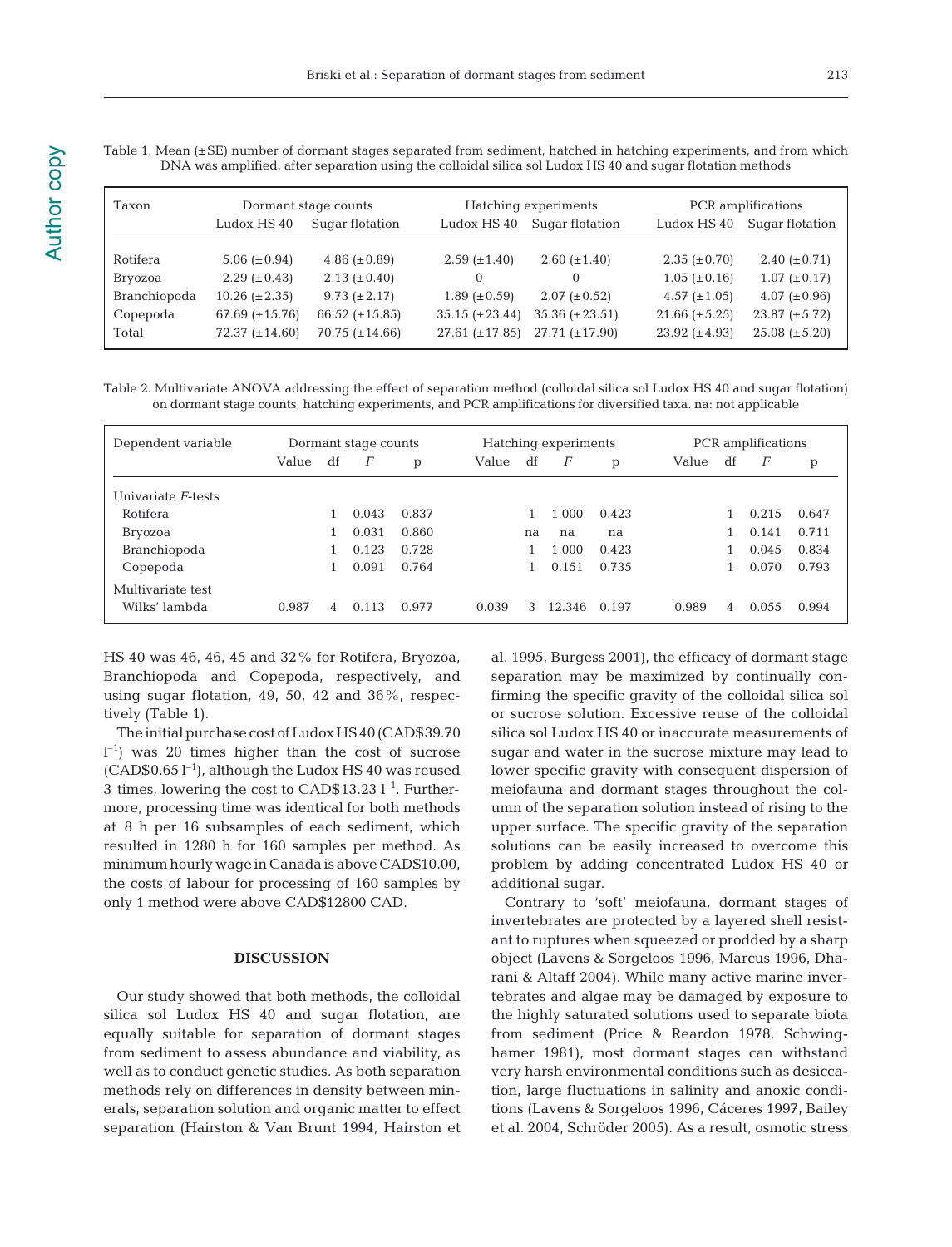or toxicity induced by suspension in a separation solution may not damage or reduce viability of the embryo inside the shell (Lavens & Sorgeloos 1996). We suggest that the hatching results in our study, ranging from 0 to 53%, were not influenced by the separation solution, but were an effect of dormancy itself. The physiology of dormant stages is very complex, with hatching success depending on the presence of appropriate cues to terminate dormancy, energy content of the dormant stage, and hatching conditions, with low hatching rates being a common result. Hatching results reported in the literature range from 0 to 40% (Schwartz & Hebert 1987, Lavens & Sorgeloos 1996, Hairston et al. 1999, Bailey et al. 2003, Simm & Ojaveer 2006).

Correct identification of species is essential for ecological studies, and a recent study has demonstrated that DNA barcoding identifies nearly twice the number of species from invertebrate dormant stages as does traditional morphological taxonomy (Briski et al. 2011c). We suggest that the DNA extraction and PCR amplification results in our study, ranging from 0 to 50%, were not influenced by the separation solution. Successful molecular identification may be limited if extracted DNA is degraded (Briski et al. 2011c) or if inhibitors of DNA extraction and/or PCR amplification, such as sediment, iron, bacterial cells, or other organic compounds, are present (Wilson 1997). Such inhibitors are often found in ballast tanks. Furthermore many dormant stages were visibly degraded or damaged.

Our study demonstrated that there is no need to apply both the colloidal silica sol Ludox HS 40 and sugar flotation methods on the same sediment sample to accurately estimate density and viability of invertebrate dormant stages in sediment or to conduct genetic studies on dormant stages. Researchers can reduce time and costs by using only a single method. Although our study compared the 2 methods using ships' ballast sediment, the results should be equally applicable for sediment samples collected in natural habitats, facilitating early detection of new invading species and determining the invasion history of species in sediment cores. In addition to invasion ecology, studies such as taxonomy, ecological biogeography, paleolimnology, nature conservation, and evolutionary, community and population ecology.

*Acknowledgements.* We thank the Shipping Federation of Canada and the multiple shipping companies that facilitated access to vessels, as well as our ballast sampling teams: C. van Overdijk, A. M. Weise, O. Casas-Monroy, N. Simard, J. Y. Couture, M. Huot, C. Owens, O. Lacasse, K. MacIntosh, B. Piercey, D. Humphrey, S. Ballard, M. Whitehead, P. Lolic, G. Leung, P. Luk, C. McKindsey and C. Levings. We are grateful to R. Tedla, S. Ross and H. Coker for laboratory support and to M. Cristescu for making her laboratory resources available. This research was supported by NSERC's Canadian Aquatic Invasive Species Network, Transport Canada, Fisheries and Oceans Canada (DFO), NSERC Discovery Grants (to S.A.B. and H.J.M.), and a DFO Invasive Species Research Chair (to H.J.M.).

## LITERATURE CITED

- Arnott SE, Yan ND, Magnuson JJ, Frost TM (1999) Interannual variability and species turnover of crustacean zooplankton in Shield lakes. Can J Fish Aquat Sci 56: 162−172
- ▶ Bailey SA, Duggan IC, van Overdijk CDA, Jenkins PT, MacIsaac HJ (2003) Viability of invertebrate diapausing stages collected from residual ballast sediment of transoceanic vessels. Limnol Oceanogr 48: 1701−1710
- Bailey SA, Duggan IC, van Overdijk CDA, Johengen TH, ➤ Reid DF, MacIsaac HJ (2004) Salinity tolerance of diapausing eggs of freshwater zooplankton. Freshw Biol 49: 286−295
- ► Bailey SA, Duggan IC, Jenkins PT, MacIsaac HJ (2005) Invertebrate resting stages in residual ballast sediment of transoceanic ships. Can J Fish Aquat Sci 62: 1090−1103
- ► Brendonck L, De Meester L (2003) Egg banks in freshwater zooplankton: evolutionary and ecological archive in the sediment. Hydrobiologia 491:65-84
	- Briski E, Bailey SA, Cristescu ME, MacIsaac HJ (2010) Efficacy of 'saltwater flushing' in protecting the Great Lakes from biological invasions by invertebrate eggs in ships' ballast sediment. Freshw Biol 55: 2414−2424
- Briski E, Bailey SA, MacIsaac HJ (2011a) Invertebrates and ➤ their dormant eggs transported in ballast sediments of ships arriving to the Canadian coasts and the Laurentian Great Lakes. Limnol Oceanogr 56: 1929−1939
- ► Briski E, Ghabooli S, Bailey SA, MacIsaac HJ (2011b) Assessing invasion risk across taxa and habitats: life stage as a determinant of invasion success. Divers Distrib 17: 593−602
- Briski E, Cristescu ME, Bailey SA, MacIsaac HJ (2011c) Use ➤ of DNA barcoding to detect invertebrate invasive species from diapausing eggs. Biol Invasions 13: 1325−1340
- ► Burgess R (2001) An improved protocol for separating meiofauna from sediments using colloidal silica sols. Mar Ecol Prog Ser 214: 161−165
- ► Cáceres CE (1997) Dormancy in invertebrates. Invertebr Biol 116:371-383
- ▶ Dahms HU (1995) Dormancy in the Copepoda-an overview. Hydrobiologia 306: 199−211
- our results are equally applicable to other ecological  $\triangleright$  de Jonge VN, Bouwman LA (1977) A simple density separation technique for quantitative isolation of meiobenthos using the colloidal silica Ludox-TM. Mar Biol 42: 143−148
	- Dharani G, Altaff K (2004) Ultra structure of subitaneous and diapausing eggs of planktonic copepod *Sinodiaptomus (Rhinediaptomus) indicus.* Curr Sci 87: 109−112
	- Duggan IC, van Overdijk CDA, Bailey SA, Jenkins PT, ➤Limen H, MacIsaac HJ (2005) Invertebrates associated with residual ballast water and sediments of cargo-carrying ships entering the Great Lakes. Can J Fish Aquat Sci 62: 2463−2474